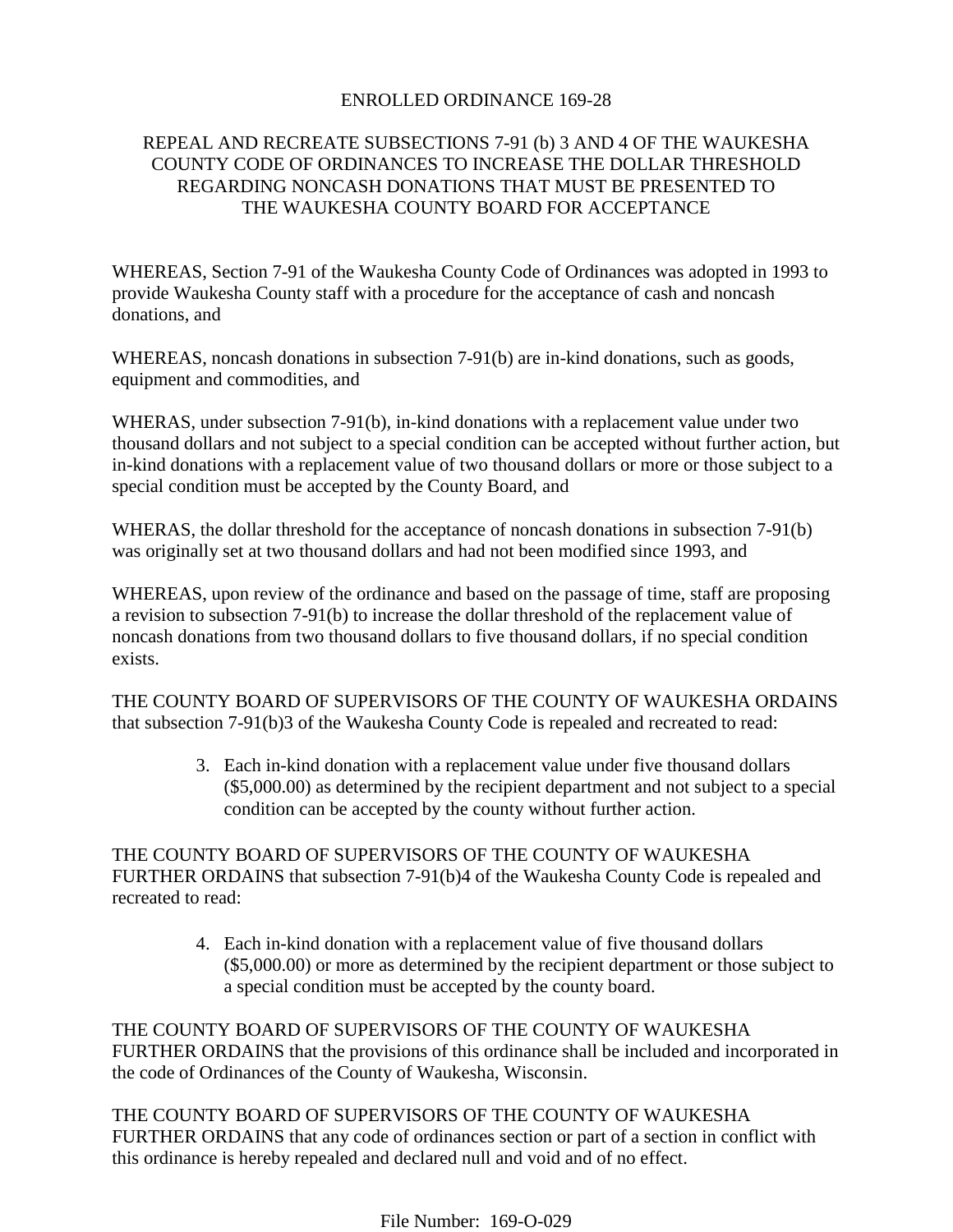REPEAL AND RECREATE SUBSECTIONS 7-91 (b) 3 AND 4 OF THE WAUKESHA COUNTY CODE OF ORDINANCES TO INCREASE THE DOLLAR THRESHOLD REGARDING NONCASH DONATIONS THAT MUST BE PRESENTED TO THE WAUKESHA COUNTY BOARD FOR ACCEPTANCE

Presented by: **Executive Committee** 

Paul L. Decker, Chair

James

James A. Heinrich

Walter L. Kolb

David W. Swan

Gilbert W. Yerke

David D. Zimmermann

Approved by: **Finance Committee** 

James A. Heinrich, Chair

Eric Highum

Richard Morris

Larry Nels

E. Paulson

Steve Whittow

William J. Zaborowski

The foregoing legislation adopted by the County Board of Supervisors of Waukesha County, Wisconsin, was presented to the County Executive on:

Date Kathleen Novack, County Clerk

The foregoing legislation adopted by the County Board of Supervisors of Waukesha County, Wisconsin, is hereby:

| Approved: |  |
|-----------|--|
| Vetoed:   |  |
| Date:     |  |

Daniel P. Vrakas, County Executive

169-O-029